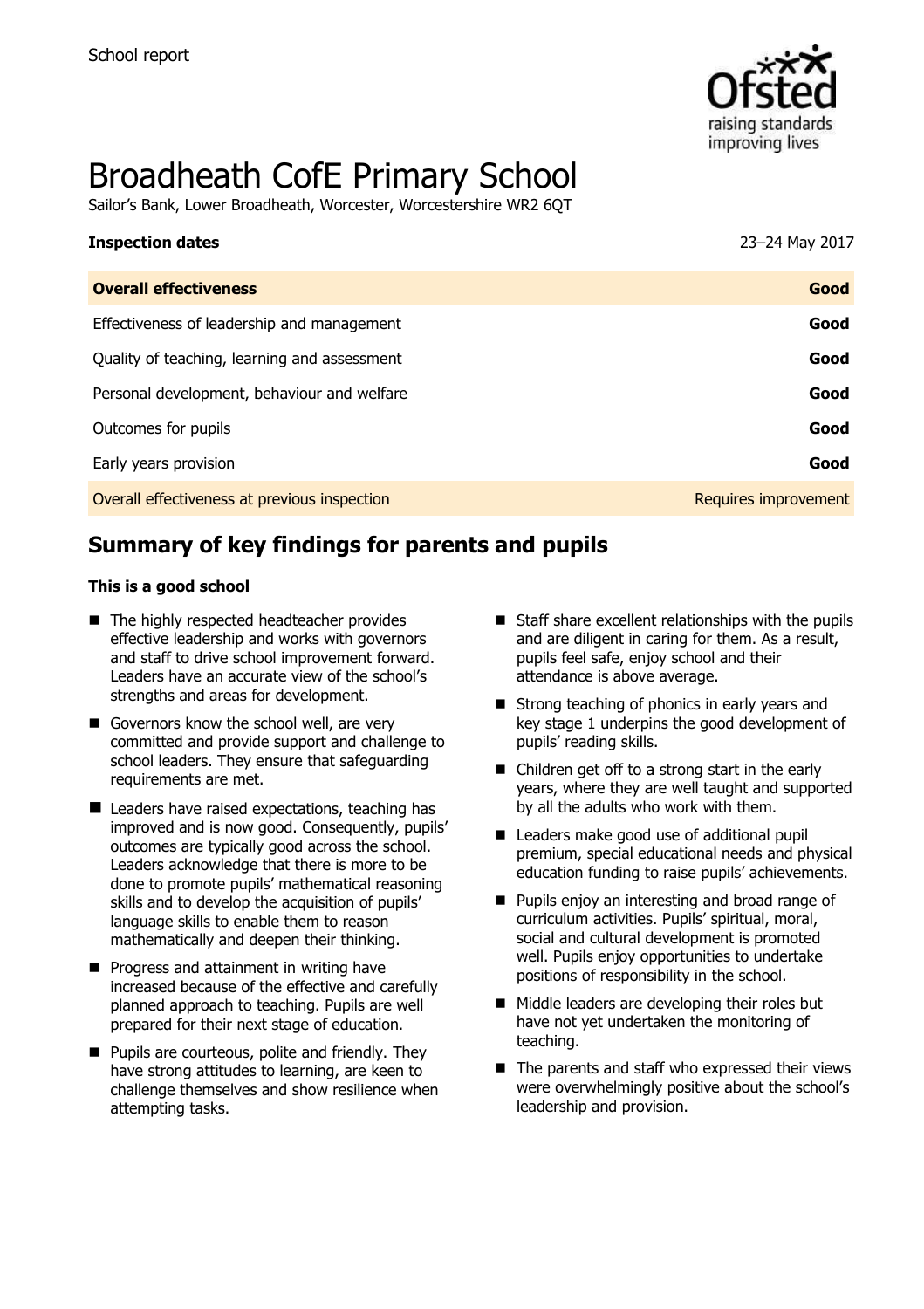

# **Full report**

### **What does the school need to do to improve further?**

- $\blacksquare$  Raise achievement still further by ensuring that:
	- teaching provides frequent opportunities in lessons for pupils to develop their mathematical reasoning skills
	- the acquisition of pupils' language skills is developed to enable them to reason mathematically and deepen their thinking.
- Further develop the role of middle leaders so they have the time and resources to monitor teaching and outcomes in their area of responsibility.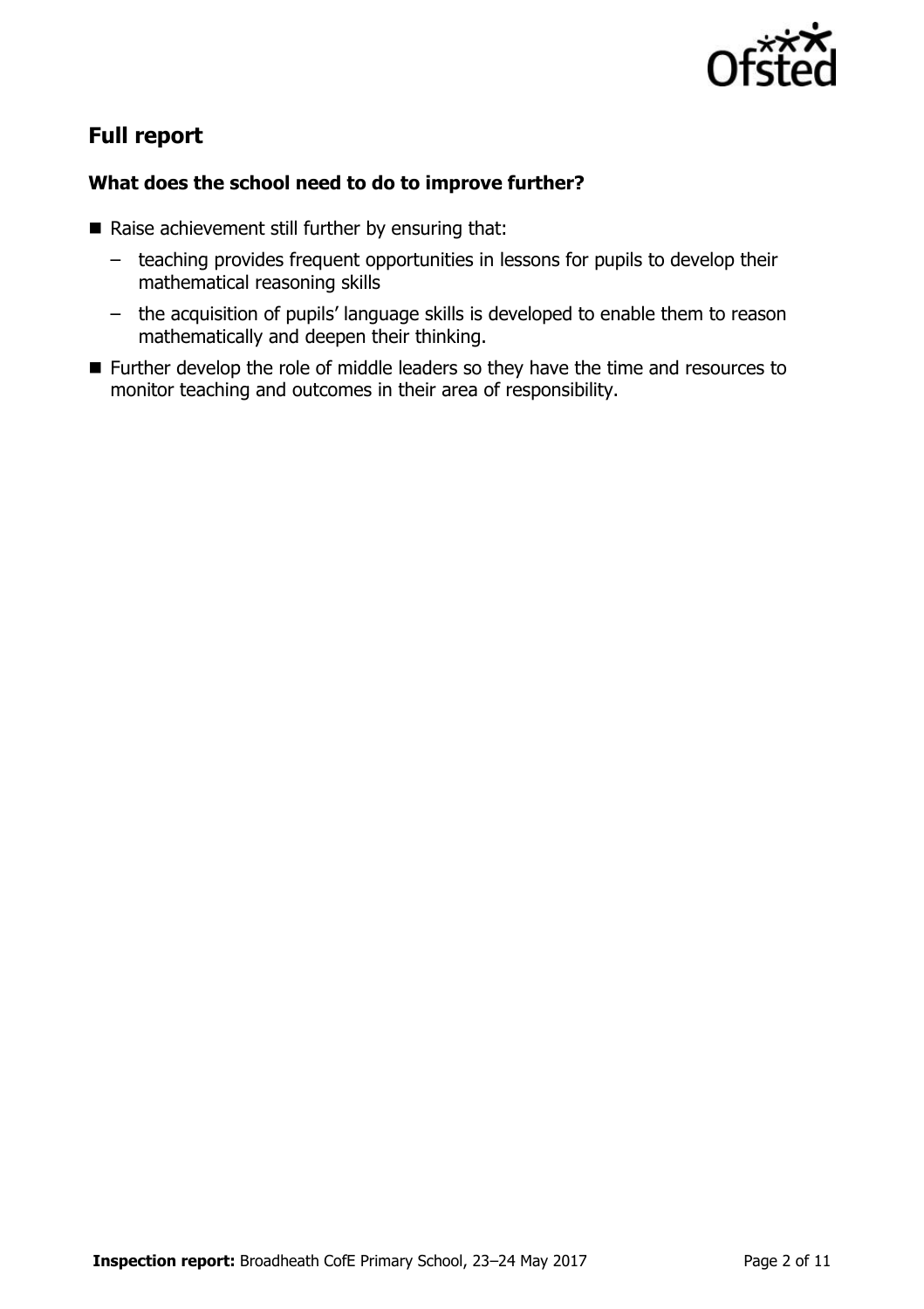

# **Inspection judgements**

#### **Effectiveness of leadership and management Good**

- The headteacher's leadership has brought much-needed stability and a clear sense of purpose to the school community. Leaders have an accurate view of the school's strengths and priorities. As a result, current pupils receive a good and improving education.
- The headteacher has the respect of governors, staff, parents and pupils. All parents who responded to Ofsted's online survey, Parent View, said they would recommend the school to others. Many parents praised the improvements to the school since the last inspection. Typical comments included, 'Mr Hackley is a wonderful headteacher who is enthusiastic and made some great changes to the school.'
- Staff are proud to work at the school and there is a team spirit. Staff who responded to the staff survey were overwhelmingly positive about the leadership of the school. Comments included, 'The current leadership has had a stabilising and motivating effect on staff and pupils. The school is a happy place for both children and staff.'
- Regular checks of pupils' work in books, thorough analyses of assessments and regular visits to lessons ensure that teachers and support staff help pupils to make good progress in a range of subjects.
- The procedures by the headteacher and governors to manage staff performance are effective. Professional development, tailored to the needs of teachers, has improved the quality of teaching, learning and assessment since the previous inspection so they are now good.
- The middle leadership role is less developed as staff do not have sufficient time to undertake their roles. As a result, middle leadership does not contribute fully to the school's monitoring of teaching and outcomes.
- Leaders provide pupils with an interesting, broad and balanced curriculum. Pupils gain good knowledge and skills across a range of subjects and themes which motivate the pupils well.
- The school's strong promotion of caring values underpins the good development of the pupils' spiritual, moral, social and cultural development. Topics such as life in an Indian village develop pupils' awareness of other people's beliefs and cultures.
- The school's values reflect the promotion of British values. Assemblies provide frequent reminders of these. For example, pupils are keen to debate moral dilemmas and how it helps with their empathy and tolerance. Older pupils are happy to help around school and take on extra responsibilities, such as being a school councillor or helping during assembly or breaktime. In these ways, leaders ensure that pupils are prepared well for life in modern Britain.
- The school's inclusive ethos means that excellent quidance is given to pupils who have special educational needs and/or disabilities. Pupils' needs are quickly identified, the provision managed well and, consequently, pupils make good progress from their individual starting points.
- The number of pupils eligible for pupil premium funding is small and a high proportion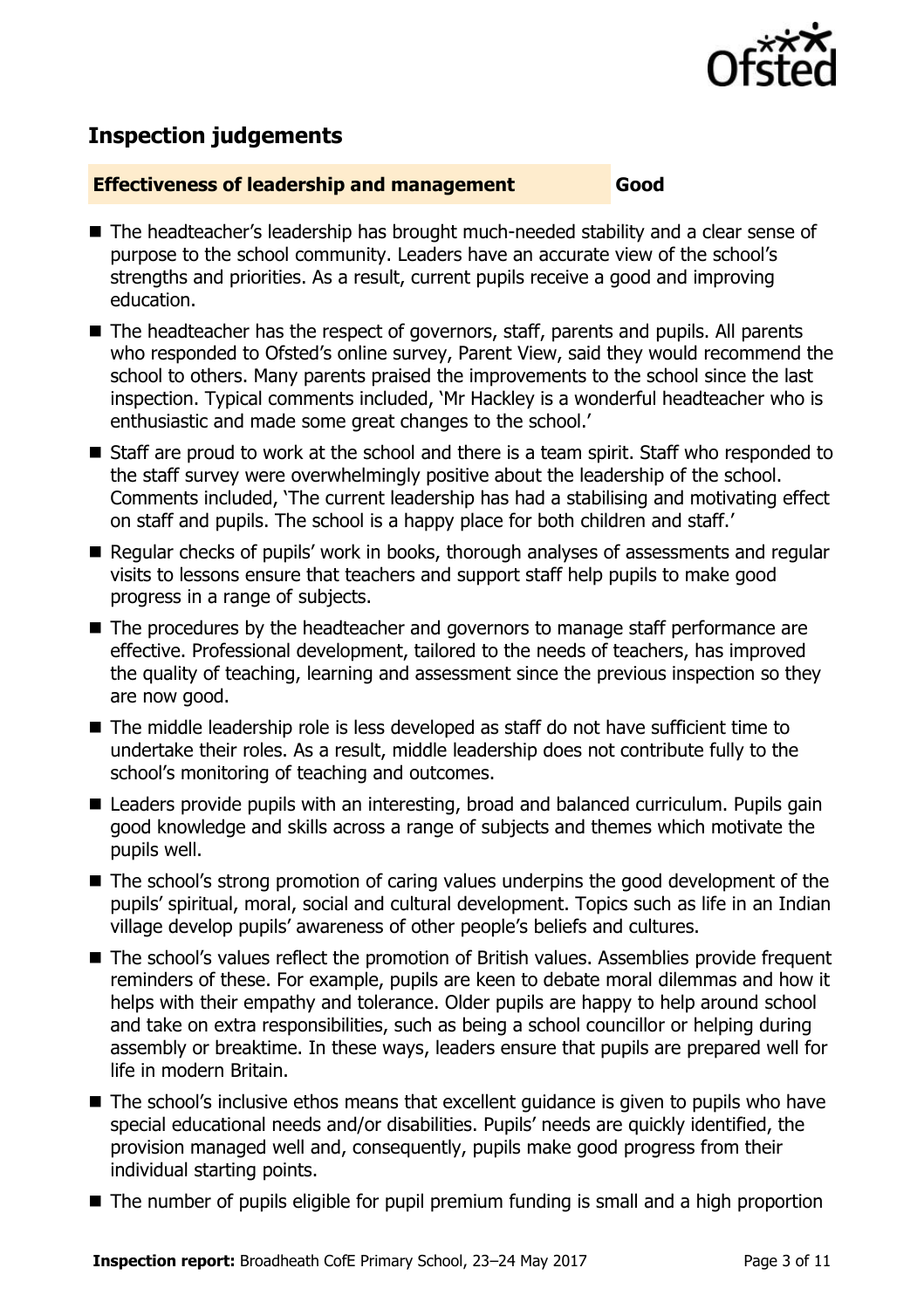

of these pupils have joined the school recently. The additional funding is used well to ensure that eligible pupils, including those arriving later than the normal times, make good progress from their individual starting points.

- Effective use of the primary physical education and sport premium has increased pupils' involvement in sports, both in school and in local sports tournaments.
- The local authority has challenged and supported the school effectively in recent years. Guidance from advisers has proved beneficial, for example, in helping staff to strengthen the teaching of writing throughout the school.

#### **Governance of the school**

- Governance is effective. Governors have responded well to the recommendations of the previous inspection. They have also acted on advice from the local authority, through regular project meetings, to strengthen the way they check the work of the school and plan its future development.
- Governors ask searching questions of school leaders, including, for example, how school leaders develop good teaching and learning and manage staff performance effectively. As a result, governors have a good understanding of the school's strengths and weaknesses.
- Governors use the information they have obtained from school leaders and from their own visits to the school to secure a clear overview of the school's work. This has helped them to play a key role in planning the strategic development of the school.

#### **Safeguarding**

- The arrangements for safeguarding are effective. The school has systems in place to maintain the safety of pupils.
- Staff make every effort to ensure that the safety and welfare of pupils is a priority. Staff are aware of their duties and receive training and updates.
- The caring and nurturing culture which leaders have created ensures that pupils feel safe. Staff know individual families well and have close links with them. Parent View responses confirm that pupils feel safe in school.

#### **Quality of teaching, learning and assessment Good**

- The raised expectations of leaders have resulted in improvements to the quality of teaching and assessment across the school. These increased expectations are confirmed by the work in books, visits to lessons, discussions with pupils and the school's own regular checks on the quality of teaching. The pupils' good learning stems from typically good teaching across the school. Both of these aspects represent significant improvements since the last inspection.
- Leaders' improved checks of provision and pupils' outcomes have been accompanied by focused training opportunities for staff. This is especially evident, for example, in the way the strengthened teaching of writing has raised pupils' interest, confidence and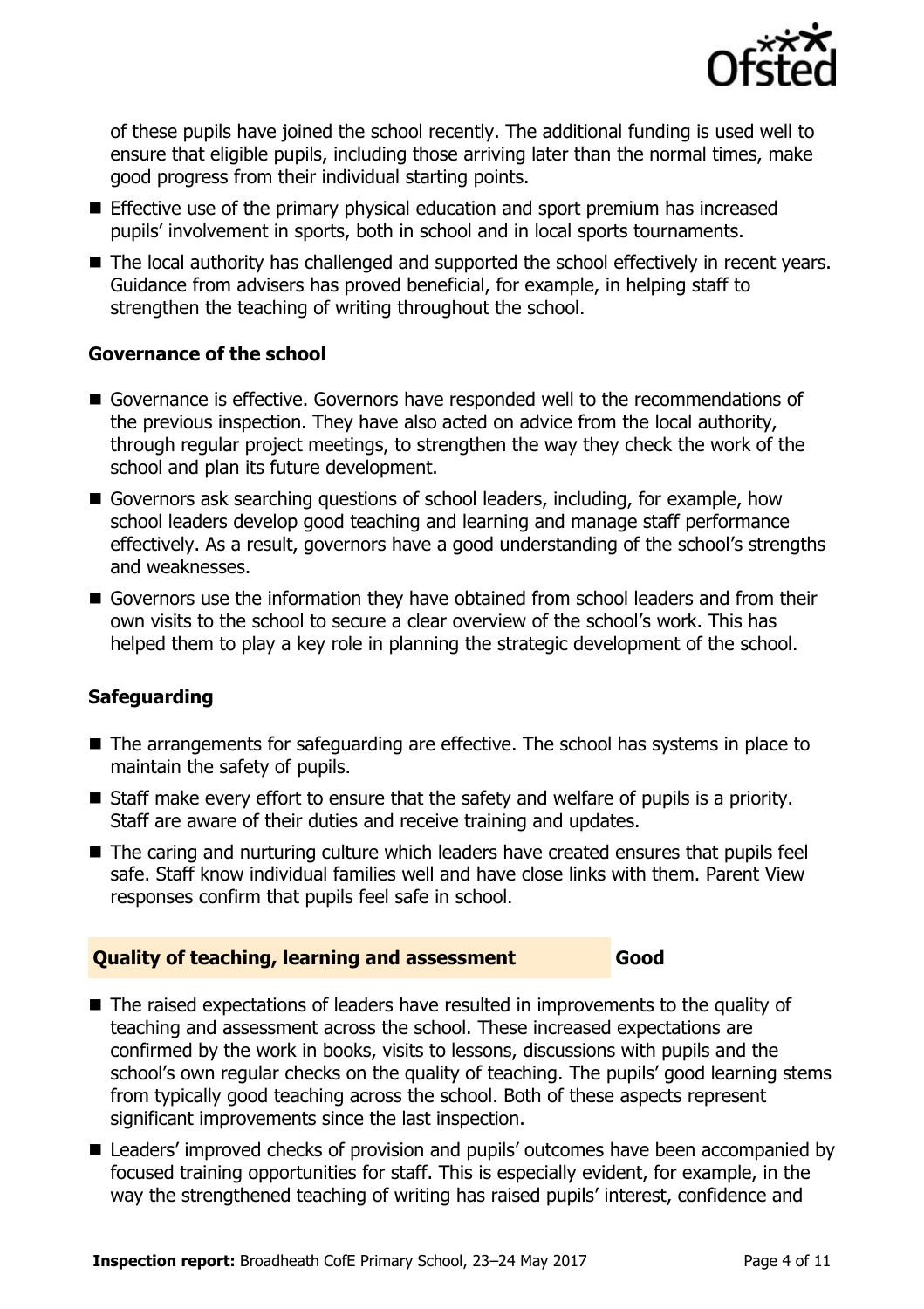

skill in writing.

- Staff know pupils well and set challenges to develop pupils' knowledge, skills and understanding in a range of subjects. For example, in a Year 4 and 5 music lesson, all the pupils in the class were playing the cornet and were challenged to read musical notation at a high level.
- Teachers have strengthened the focus on developing the pupils' ability to write descriptively and expressively by using stimulating texts. The most able, in particular, are making full use of a wide vocabulary to enrich their writing. This was seen, for example, during English in a Year 4 and 5 class, where pupils discussed the meaning of 'intensity' when discussing characterisation.
- **Pupils develop a consistent writing style with accurate form and structure. The quality** and range of writing on display around the school show that pupils achieve well in writing in a range of subject areas.
- In mathematics, pupils are making good progress in developing their calculation strategies and mental arithmetic skills. There are some good examples of pupils being given opportunities to develop their mathematical reasoning. However, this is not consistent in all classes. Some pupils need to be supported to further develop the acquisition of language skills to enable them to reason mathematically and deepen their thinking.
- Leaders have worked productively to embed new systems for assessing pupils' progress without levels. They have responded well to outside support, including the local authority, and assess pupils' progress accurately.
- The teaching of reading and phonics is a strength of the school's work. This is because children in the early years and key stage 1 are systematically taught how to use sounds to read unfamiliar words.
- Teachers have worked hard to develop a consistent whole-school approach to giving pupils precise guidance about how to improve their work. This is working well across the school.
- Homework activities link carefully to pupils' learning in class. Pupils are motivated by the opportunity to research a topic. For example, in Year 2, pupils researched about life in an Indian village and then presented their findings to the school community.
- Teachers have excellent relationships with pupils. Classrooms are calm and purposeful. Pupils use the prompts and information on classroom walls to help them when they are stuck.
- Teaching assistants make an important contribution to pupils' learning. They have a good understanding of how to meet pupils' needs, especially those who have special educational needs and/or disabilities, or who are disadvantaged. This enables pupils to make good progress.

#### **Personal development, behaviour and welfare Good**

#### **Personal development and welfare**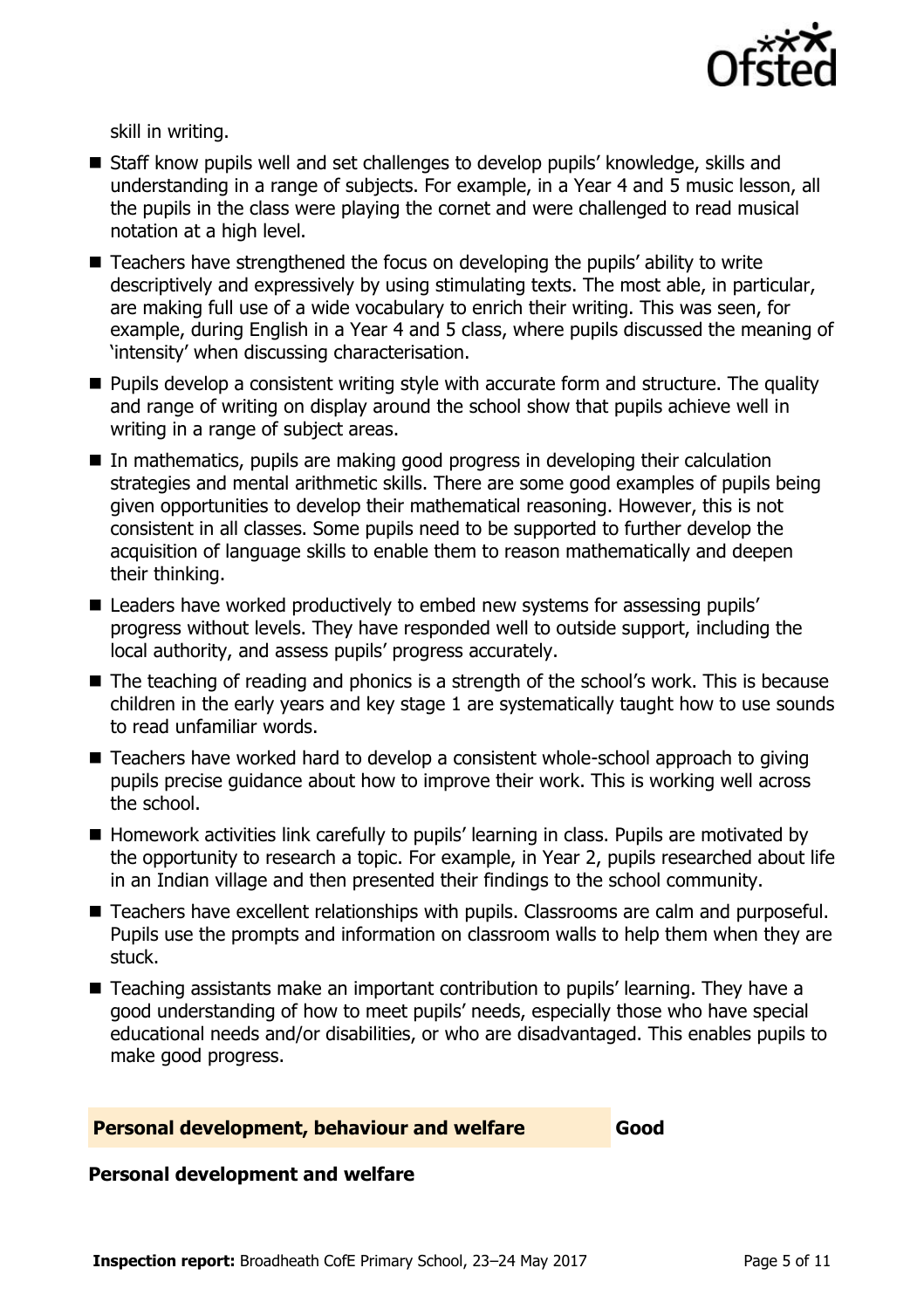

- The school's work to promote pupils' personal development and welfare is good.
- $\blacksquare$  Pupils share very supportive relationships with adults and with each other. They respond very positively to adults and are eager to share ideas and help each other learn. For example, pupils collaborate very well and show good attitudes to learning. Older pupils describe how they are 'challenged with no glass ceiling'.
- The school's work to keep pupils safe is good. As a result, pupils feel safe and all parents who responded to the online questionnaire said their children were safe and well looked after in school.
- **Pupils know about bullying and its many forms. They say, 'bullying does not happen'** and are confident that any issues would be sorted by adults.
- **Pupils on the school council take their responsibilities seriously. They are proud of how** they raise funds for charities, currently, for example, undertaking a sponsored run to raise funds for a charity which supports diabetes.

#### **Behaviour**

- The behaviour of pupils is good.
- **Pupils are extremely polite and friendly towards visitors, staff and each other. Staff** have high expectations of behaviour and pupils of all ages understand and obey school rules. Older pupils are excellent role models for younger pupils and support them at playtimes and lunchtimes. Pupils also diligently follow class rules such as taking turns and listening to each other.
- $\blacksquare$  The supportive way pupils and adults relate towards each other is evident in the community atmosphere engendered during whole-school assemblies. During an assembly on Ramadan, pupils showed their good knowledge of British values such as democracy, tolerance and respect.
- Nearly all parents who responded to Ofsted's online survey agree that pupils are well behaved. The inspection found that behaviour is typically good. The impact of the school's values can be seen in the good behaviour that pupils demonstrate both in classrooms and around school.
- The school's records of pupils' behaviour show low levels of inappropriate behaviour. There have been no exclusions in recent years.
- Overall attendance has improved. Staff work well together in encouraging pupils' appreciation and enjoyment of school, which results in above-average attendance.

#### **Outcomes for pupils Good**

- The progress made by pupils has risen since the time of the last inspection. Pupils currently in the school are making good progress from their starting points in reading, writing and mathematics.
- $\blacksquare$  The proportion of pupils achieving the expected standard in the Year 1 phonics screening check was above the national average in 2016. Pupils are confident readers because of the promotion of reading throughout the school.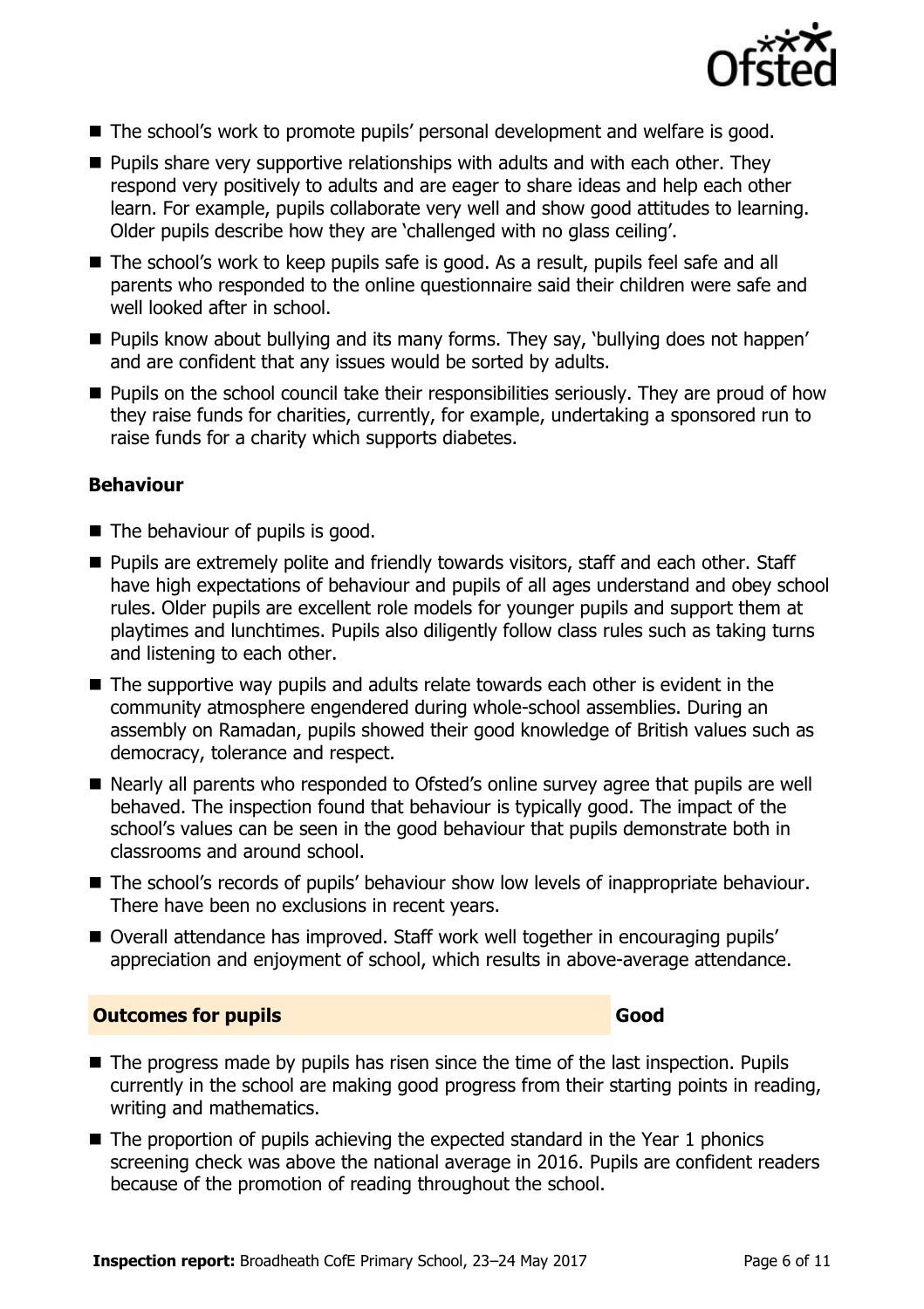

- $\blacksquare$  The proportion of pupils achieving the expected standard at the end of key stage 1 was broadly average in 2016 in reading, writing and mathematics. In the current Year 2, pupils' attainment is predicted to be higher in reading, writing and mathematics in 2017 than it was in 2016.
- $\blacksquare$  The proportion of pupils achieving the expected standard at the end of key stage 2 in 2016 in reading, mathematics, grammar, spelling and punctuation was above the national average. Writing was broadly in line with the national average. In the current Year 6, there are a number of pupils who have joined the school in recent months. The proportion of pupils on track to achieve a high standard is above the 2016 national average figure.
- The school's current assessment information and work in pupils' books confirms the view that pupils are making good progress across the school in reading, writing and mathematics.
- The number of disadvantaged pupils is small and a high proportion of these have entered the school recently. Evidence gathered during the inspection shows that disadvantaged pupils are making good progress from their individual starting points.
- Current pupils who have special educational needs and/or disabilities make good progress from their individual starting points. This is because of well-focused support and effective teaching by teachers and other adults.
- The most able pupils are identified through close monitoring of outcomes to ensure that they are on track to make good progress.
- **Parents and pupils express very positive views about learning and progress. The** comment of one parent that, 'The staff are hugely committed and my children have made incredible progress since being taught there' was typical of many parents who responded to Ofsted's online survey. Pupils are well prepared for their next steps as they move through the school, ready to start their secondary education.

#### **Early years provision Good Good**

- The early years is very well led and managed and continues to be a strength of the school. It is underpinned by staff sharing their expertise and collaborating well to further improve the learning experiences for children.
- All staff work closely together to keep the children safe and to make sure that welfare procedures meet statutory requirements. They sustain a calm and encouraging atmosphere which strongly promotes children's self-confidence and enjoyment of school.
- Most children's skills on entry are typical for their age, although this varies from year to year. Teaching is good and enables children to make good progress from their starting points, during their time in the early years. This is evident in the above-average proportion of children reaching a good level of development and being well prepared for future learning when they enter Year 1.
- Children are developing their phonic skills well from the start of pre-school and throughout Reception. As a result, they make good progress in early literacy skills.
- The early years provide a wealth of opportunities for children to explore, engage in and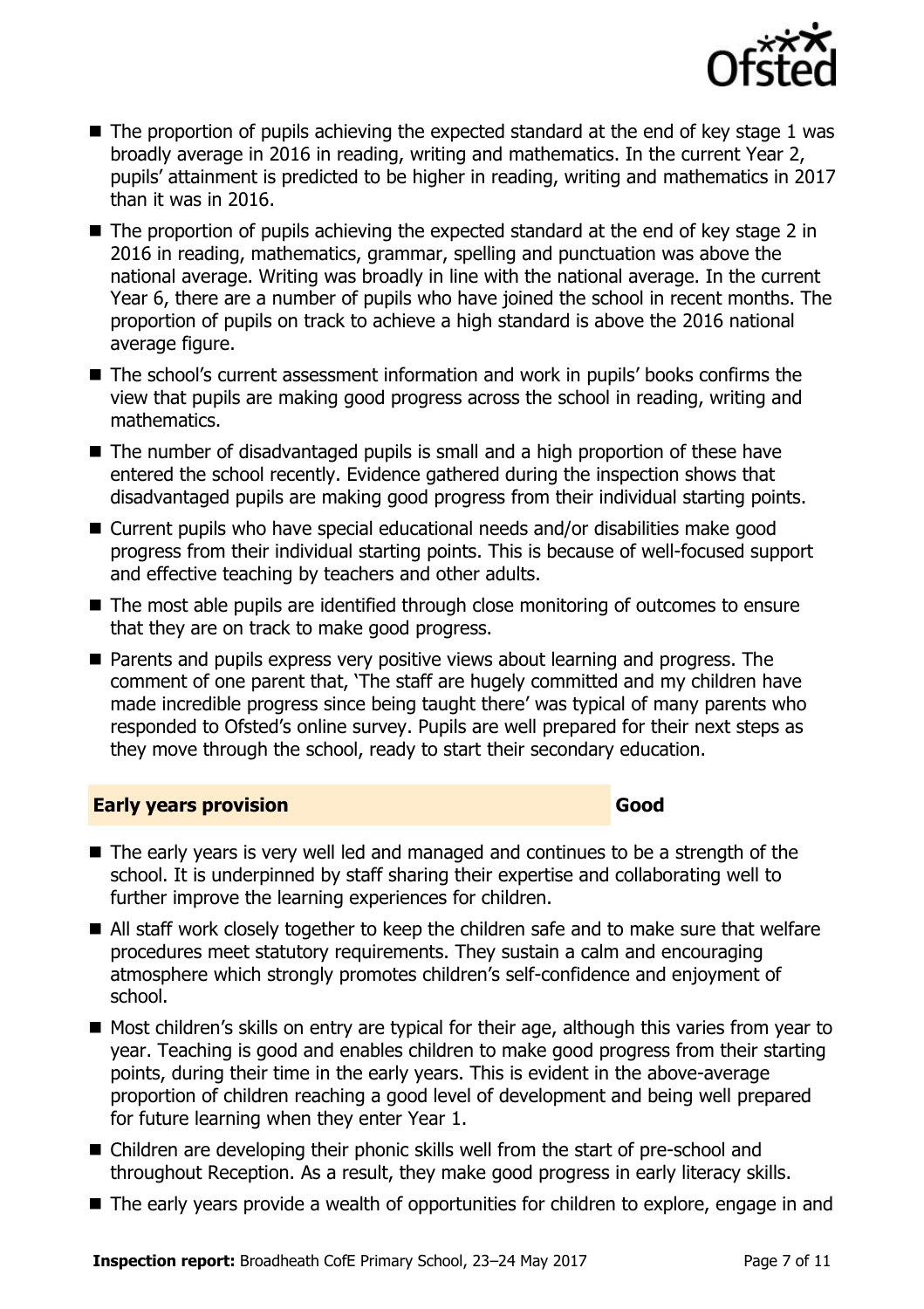

enjoy. Areas of learning, indoors and outdoors, are well organised and inviting. For example, children were absorbed in working collaboratively to make cakes with sand in the sandpit.

- Staff create a purposeful environment where children develop strong personal and social skills, grow in confidence and are happy. Children in Reception were keen to show the inspector their literacy work. They were pleased to discuss the foods they had written about for 'the thirsty caterpillar'.
- Both pre-school and Reception work well together to ensure that transition for the youngest children in the school between the early years and into Year 1 is effective. As a result, children are well prepared for Year 1.
- Parents are engaged in their child's learning from the start. Parents who responded to the online survey were highly positive about the experiences children have in the early years. One parent commented, 'I could not think of a better start to my children's education and I cannot praise the staff enough for everything they do for my children.'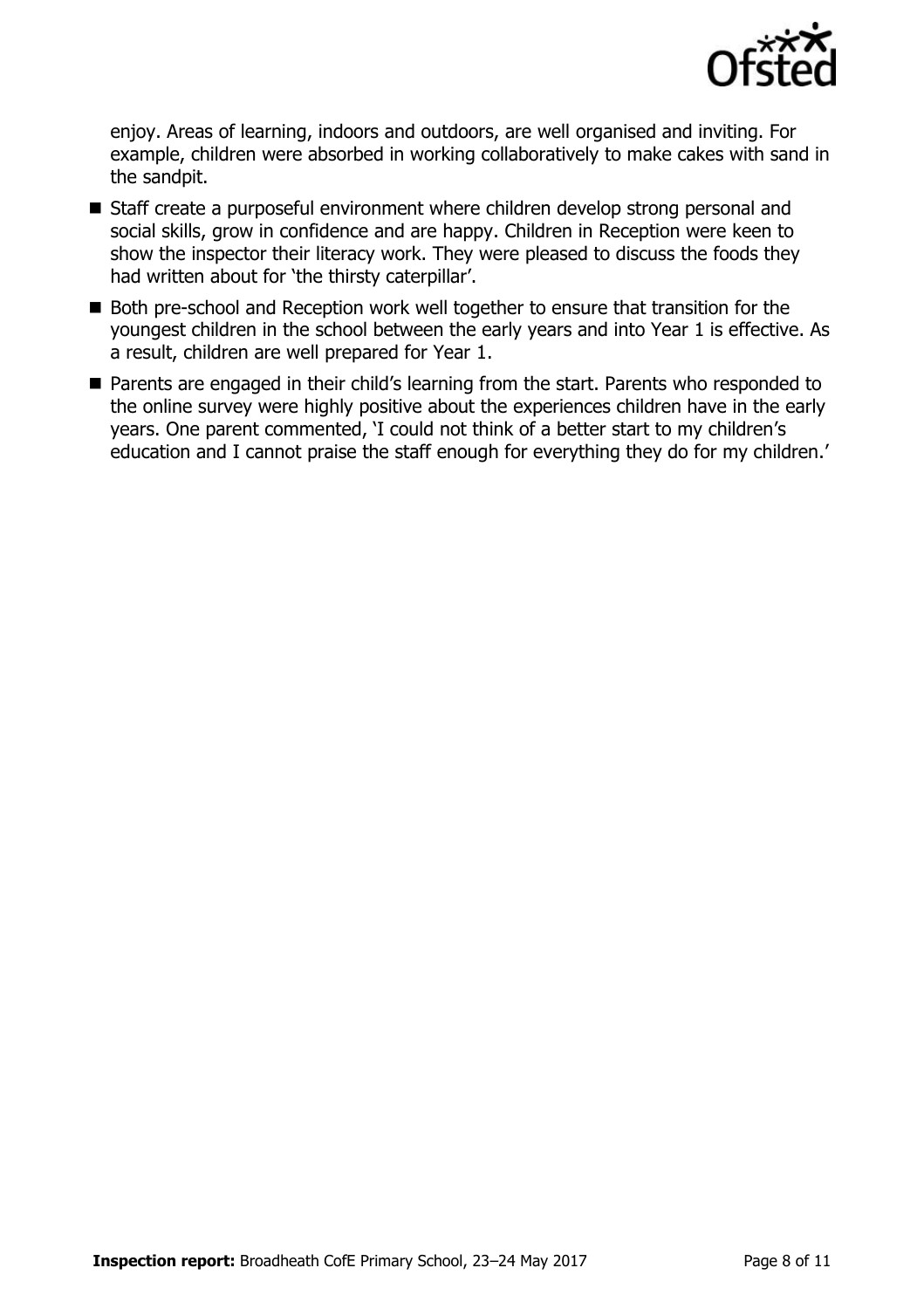

# **School details**

| Unique reference number | 116787         |
|-------------------------|----------------|
| Local authority         | Worcestershire |
| Inspection number       | 10032572       |

This inspection of the school was carried out under section 5 of the Education Act 2005.

| Type of school                      | Primary                      |
|-------------------------------------|------------------------------|
| School category                     | Voluntary controlled         |
| Age range of pupils                 | 2 to 11                      |
| <b>Gender of pupils</b>             | Mixed                        |
| Number of pupils on the school roll | 175                          |
| Appropriate authority               | The governing body           |
| Chair                               | Barbara Beard                |
| <b>Headteacher</b>                  | Andrew Hackley               |
| Telephone number                    | 01905 640285                 |
| <b>Website</b>                      | www.broadheath.worcs.sch.uk  |
| <b>Email address</b>                | head@broadheath.worcs.sch.uk |
| Date of previous inspection         | 4-5 June 2015                |

#### **Information about this school**

- The school meets requirements on the publication of specified information on its website.
- The school is smaller than the average-sized primary school.
- Most pupils are of White British heritage.
- The proportion of pupils who have special educational needs and/or disabilities is below average.
- $\blacksquare$  The proportion of pupils supported by pupil premium is below average.
- There have been a number of pupils who have recently joined the school. As a result, the proportion of pupils who join or leave the school other than at normal entry times is higher than average.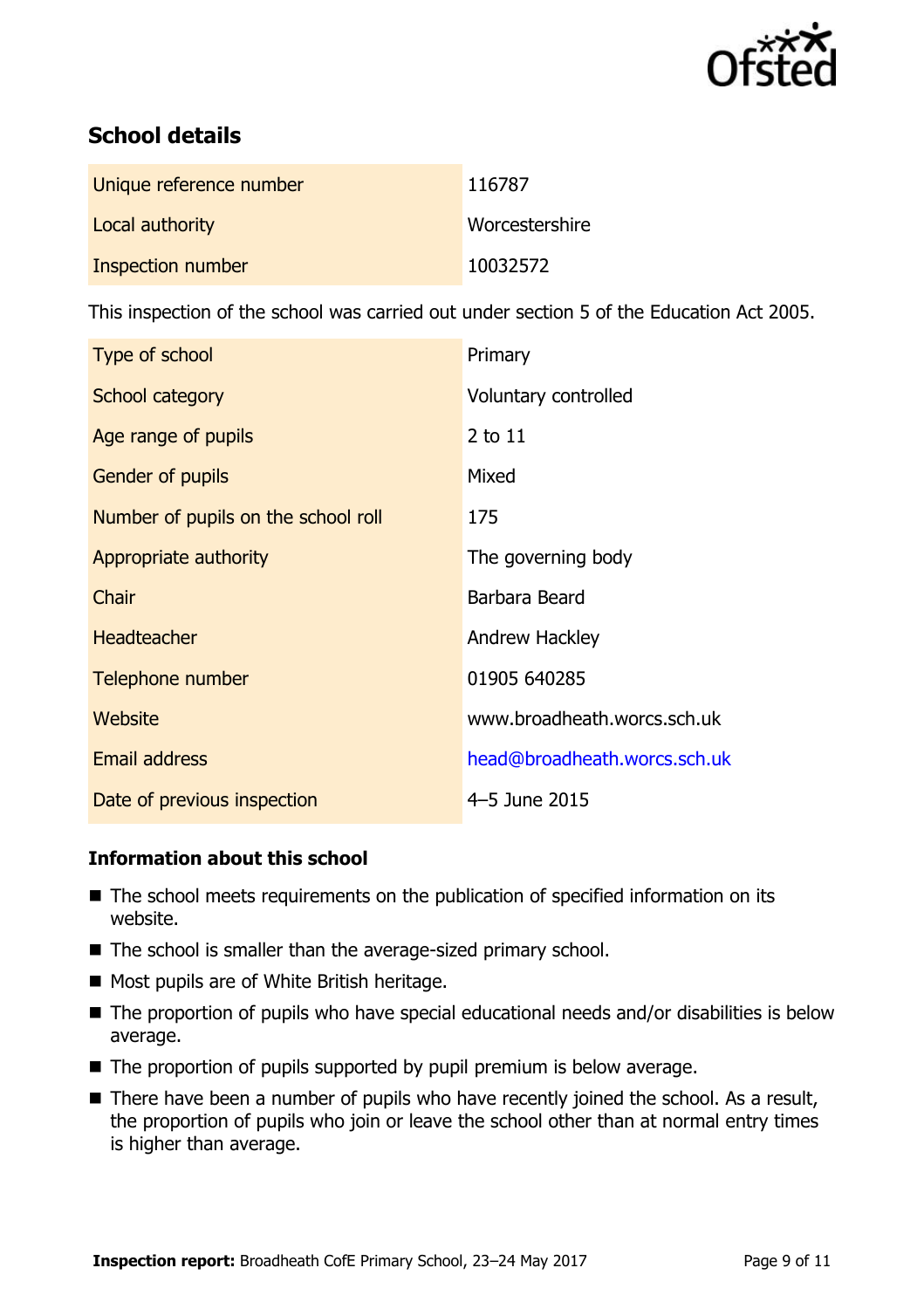

# **Information about this inspection**

- The inspectors gathered a range of evidence to judge the quality of teaching, learning and assessment over time. They observed learning in lessons. This included joint observations with the headteacher. In addition, the inspectors listened to pupils read in key stage 1 and 2.
- The inspectors looked at examples of pupils' work and talked to them about their learning.
- The inspectors talked to parents and carers as they brought their children to school and examined the online survey for parents.
- The inspectors took account of the 40 responses to Parent View, Ofsted's online questionnaire.
- The views of the 15 staff who completed the online questionnaires were considered.
- Meetings were held with pupils, three governors and school leaders.
- The inspector had a telephone discussion with a representative from the local authority.
- The inspectors looked at a wide range of documents, including the school's own information on pupils' current progress, planning of work in different subjects, leaders' monitoring of the quality of teaching and learning and records relating to behaviour, attendance and safeguarding of pupils.

#### **Inspection team**

Sarah Somers, lead inspector **Constant Constant Constant** Ofsted Inspector

**Jeremy Bird Construction Construction Construction Construction Construction Construction Construction Construction**